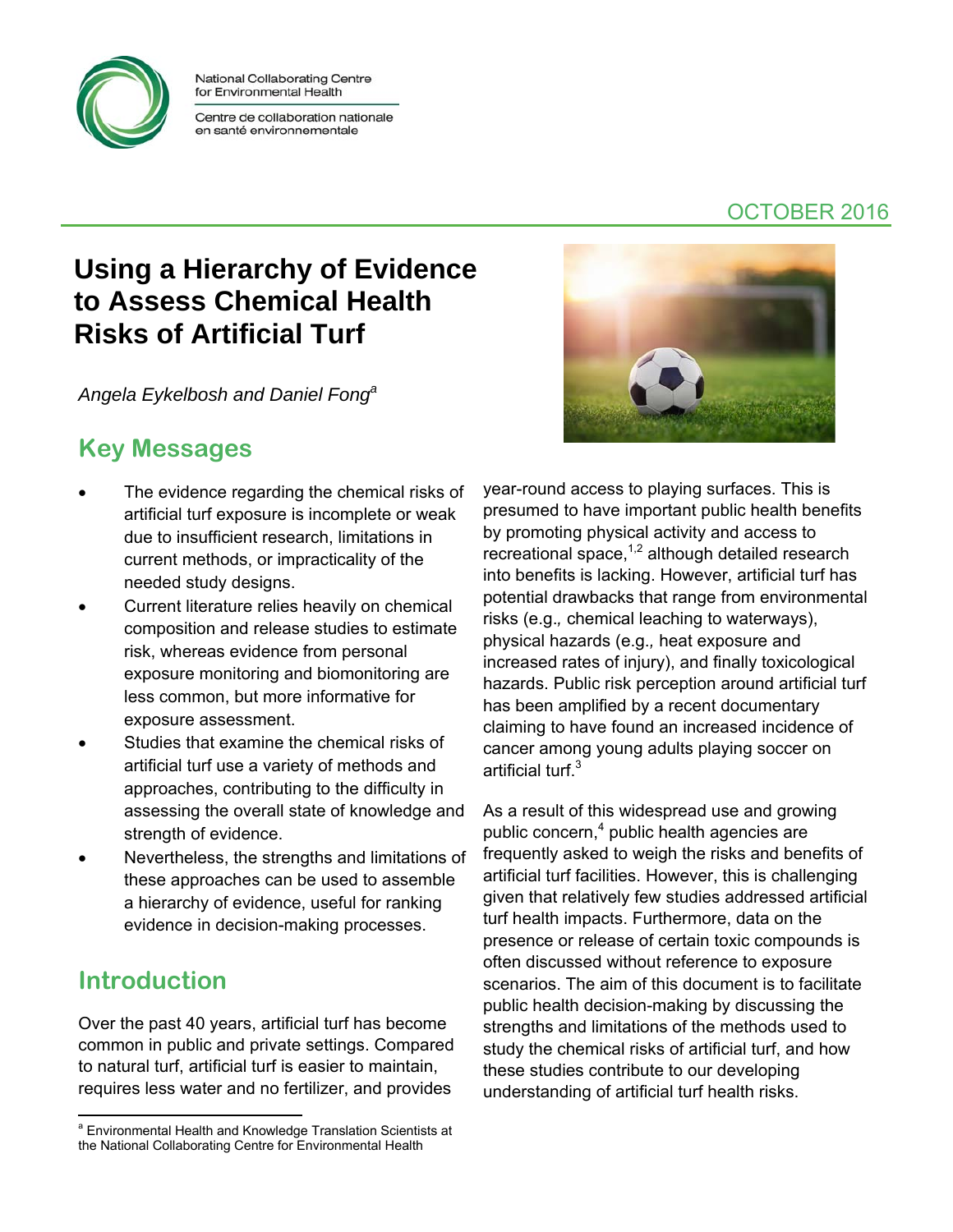## **"Level of Evidence" in Artificial Turf Research**

Not all evidence is created equal. In public health, this is often conceptualized as a pyramid or **hierarchy of evidence**, in which syntheses or meta-analyses of critically appraised epidemiological studies form the pinnacle or highest level of evidence (Figure 1A). In contrast, data that are *not* directly derived from humans-such as animal studies and other laboratory assays conducted without direct reference to humans-fall within the realm of "background information." These background studies are highly useful to explore the potential

physicochemical and physiological mechanisms of a toxic exposure, and may allow us to define the hazard and speculate as to what might occur in humans, but they do not provide data on actual human health outcomes.

Unfortunately, in the debate over the safety of artificial turf, epidemiological or human studies are lacking. In fact, the lowest "level" of the pyramid—background information—is currently the highest level of evidence available for discussion and decision-making. Accordingly, it is important to understand the strength of this evidence, what it adds to our scientific understanding, and how this information may be understood by a non-expert audience.



**Figure 1.** *A) Hierarchy of evidence as typically visualized in evidence-based medicine. B) Modification of the pyramid to show the hierarchy of evidence within the lowest level of the pyramid, as it pertains to artificial turf.*

In this document, we examine the types of evidence that have been used to assess the safety of artificial turf and use them to construct a new hierarchy (Figure 1, right), recognizing the strengths and limitations of each type of evidence. Our objective here is not to comprehensively review the artificial turf literature, as has been done previously,  $1,2,5,6$  but to show the types of evidence available and provide readers with additional insight into their appraisal.

#### **Chemical composition studies: What is in artificial turf?**

Chemical analyses of crumb rubber and artificial turf fibres have found various organic and inorganic substances that are hazardous to human health,

including semi-volatile and volatile organic compounds, polycyclic aromatic hydrocarbons (PAHs), and heavy metals.<sup>7-11</sup> Many of these compounds are IARC-classified carcinogens (known, probable, or possible). However, it is important to distinguish between a **hazard** (something that *could* cause harm) and **risk** (the likelihood of coming into contact with that substance and being harmed). Chemical composition analyses inform us regarding hazard, but, for some compounds within artificial turf components, the risk of exposure is very low. For example, heavy metals in crumb rubber are analyzed by first "digesting" the material in pure nitric acid, followed by microwave irradiation (see Menichini et al. $9$ ), until the metals are fully liberated and can be quantified through other means.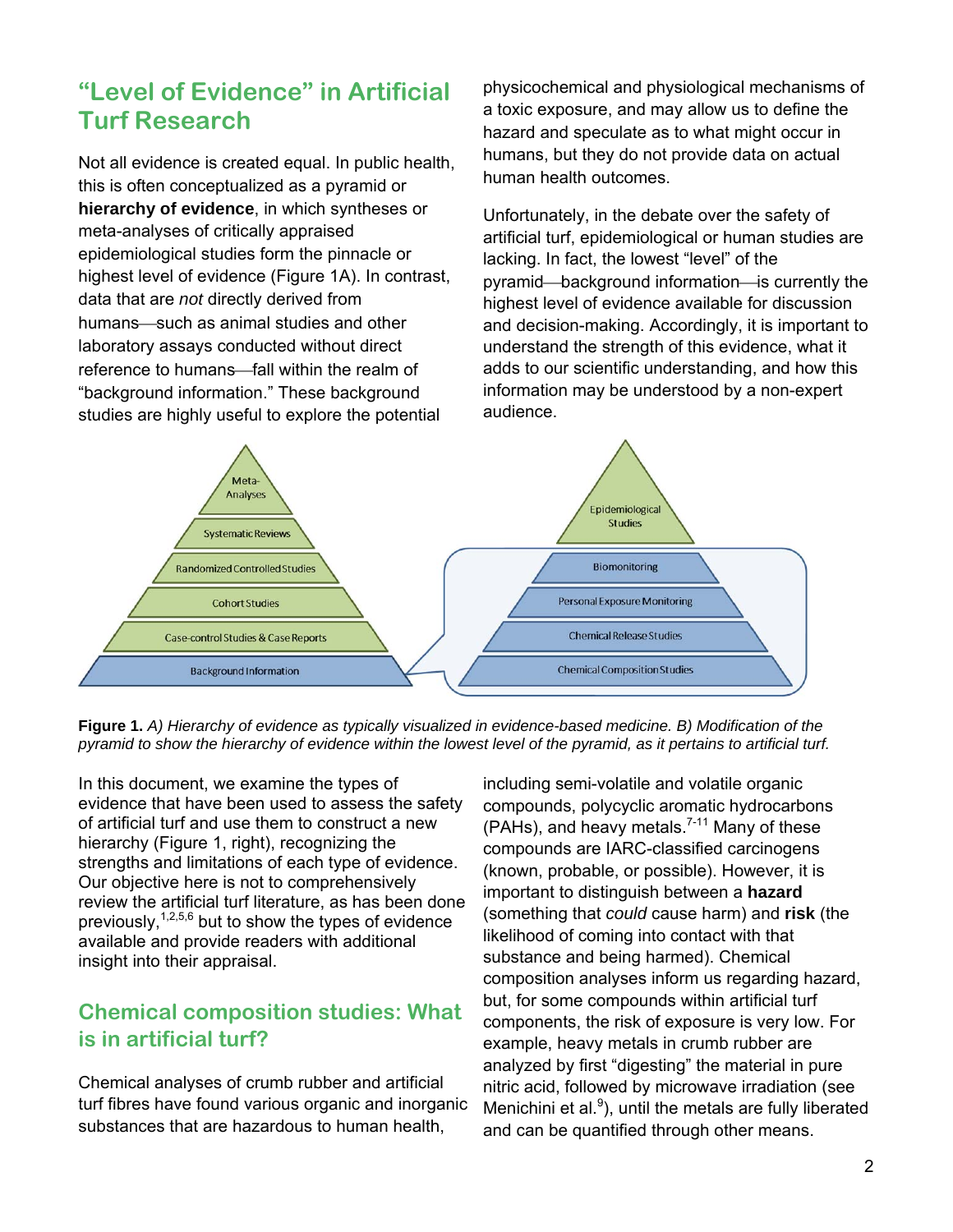Because such extreme conditions do not reflect what happens in the environment or within the human body, using these values to estimate human exposure may result in a gross overestimation of risk.

#### **Chemical release studies: What gets out of artificial turf?**

Chemical release studies examine whether artificial turf-related compounds are likely to be released into the environment under various conditions. Quantifying the type and amount of substances that escape can help to identify hazards, but again provides limited information on risk. Typical chemical release studies include leaching assays (release to water), air quality studies (release to air), and simulated human fluid studies.

**Leaching studies** examine the release of contaminants into a solvent (typically water). Leaching studies may involve simply mixing the material in the solvent for a specified duration, or may involve complex simulation studies in which the material is layered into a column with soil or other materials. Such column leaching studies are intended to simulate the movement (or retention) of contaminants in soil, and are typically used to explore the potential impacts of artificial turf on receiving waters, such as groundwater or stream water.<sup>12,13</sup> Because these studies are generally of greater relevance to aquatic rather than human toxicology, they are not discussed here.

Leachates from artificial turf components have also been used to perform mutagenicity assays, an analysis that is widely misunderstood. Mutagenicity assays are a screening tool used by toxicologists to determine whether a compound of interest has the *potential* for carcinogenicity. The assay looks at whether exposing bacteria to a compound (or mixture) leads to permanent, transmissible changes or mutations in the cell's genetic material. The assay uses bacteria that cannot survive or grow without nutrient supplementation due to a defective gene, which are incubated in a solution containing the test material. If the solution is mutagenic (causes DNA code changes), then there

is a possibility that some bacteria may experience a DNA code change that restores the defective gene to its original functional form. These restored or "revertant" bacteria will then be able to grow without supplementation, and the solution is said to be mutagenic. Further details on the complexities of the mutagenicity assay are available elsewhere.<sup>14</sup>

Several studies have found that artificial turf leachate is indeed mutagenic in bacteria.<sup>15-17</sup> However, mutagenicity in bacteria is not a certain indicator of cancer risk in humans. Although *mutagenicity* (the ability to cause DNA code changes) is often used interchangeably with *carcinogenicity* (DNA code or other changes that lead to cancer), not all mutagens prove to be carcinogenic in animal studies, and not all animal carcinogens are mutagenic in bacteria.14 Second, mutagenicity assays provide no insight into human exposure or response. That is, how much of the substance will a player receive via inhalation, ingestion, or dermal absorption during normal play? Once inside, how do absorption, metabolism and elimination of the substance modify the risk of ill effects? Clearly, these factors cannot be assessed through a mutagenicity assay. This is mentioned not to downplay or discard mutagenicity data, but rather to place them in an appropriate context as a first-pass screening tool.

**Air quality studies** aim to identify and quantify gases that escape artificial turf materials under a range of conditions (e.g., temperature and UV exposure, age and source of crumb, etc.). These studies may be performed in a laboratory using specialized chambers to capture escaping gases, or through field studies in which air sampling equipment is installed over actual artificial turfs.<sup>13</sup> These data can then be applied in risk assessments to estimate inhalation exposure. Volatilized contaminants appear to be more concentrated in indoor playing fields,18 appear higher during continuous vs. intermittent play, $9$  and appear to diminish over time with weathering.<sup>19</sup>

Finally, **simulated human fluid studies** are used to determine whether turf components leach toxins when in contact with human fluids, such as sweat,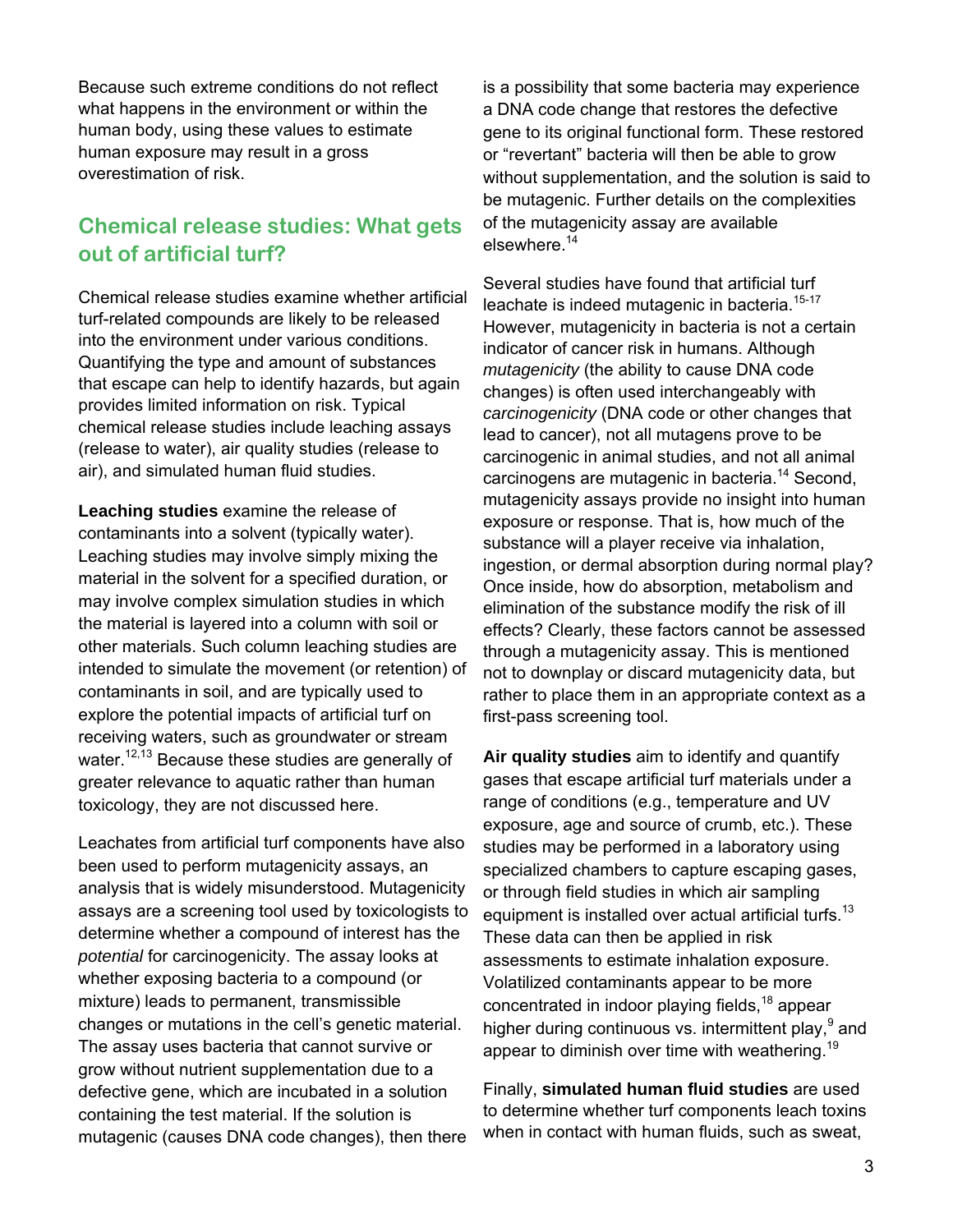gastric fluid, or lung fluid.<sup>11,20,21</sup> The test material (e.g., crumb rubber, dust, etc.) is incubated in the fluid, after which the fluid is analyzed for contaminants. The amounts of contaminants recovered are used to estimate **bioaccessibility** or release into body compartments. Bioaccessibility data are then used in risk assessments to estimate exposure to specific substances via absorption through these compartments. For example, Pavilonis et al. $^{20}$  found that although new turf fibers contained relatively high amounts of both lead and chromium, only lead was released into simulated fluids, which informed subsequent risk analyses. However, it is important to note that bioaccessibility (the amount recoverable in body fluid) is not equivalent to **bioavailability** (the amount absorbed into the circulatory system) or **bioactivity** (the response at the tissue target site). Thus, bioaccessibility remains only a rough approximation of internal dose.

#### **Personal exposure monitoring**

Although air quality studies identify what might be present in the environment, there is a great deal of uncertainty as to what degree humans will come into contact with it. Important considerations include how humans interact with the environment, as well as transport and transformation of the contaminant.

Personal exposure monitoring attempts to reduce this uncertainty by estimating exposure in the player's immediate surroundings, typically in their personal breathing zone (for inhaled toxins). The importance of personal exposure monitoring becomes apparent when comparing data from stationary samplers vs. those from personal samplers on artificial turf, natural turf, and the background urban environment.<sup>9,18,22</sup> Simcox et  $al.^{18}$  found a great deal of variation in the type and quantity of VOCs found above various indoor, outdoor, and artificial turfs. To complicate matters, the authors also reported that personal air samplers attached to players' waistbands showed *higher* concentrations for some VOCs than stationary samplers positioned six inches above the surface, and that some compounds were found at higher concentrations above grass fields than artificial turfs. These findings called into question which of the  $> 20$  chemicals studied were truly derived from artificial turf, rather than the urban background or the players themselves (e.g., from sports equipment or the use of personal care products). It was only through a combination of gas emission measurements in the laboratory, stationary field samplers, and personal samplers, that researchers were able to identify artificial turf VOCs. 23 This work highlights the importance of careful sample collection and data validation when estimating players' inhalation exposure.

Although there has been some work on characterizing dermal exposure (skin abrasion rates while playing), $^{24}$  experimental studies to support personal exposure through ingestion are lacking.

#### **Biomonitoring: What gets into human bodies?**

Despite data regarding chemical constituents and their release into the environment, there are very few data regarding the presence of these substances within humans as a result of playing on artificial turf. *Biomonitoring* refers to the analysis of known biomarkers of chemical exposure, typically either the contaminants themselves or their metabolites, which are collected from the human body (e.g., from blood, urine, or other biological samples). Biomonitoring is a more powerful means to assess exposure because it integrates all pathways of exposure and accounts for the moderating effects of absorption, metabolism, and elimination. However, biomonitoring studies have limitations, principally the time and expense required to fully understand and validate a biomarker before it can be used, as well as the ethical and logistical issues associated with human sampling.<sup>25</sup> Biomarkers may also be specific to a compound or associated with a group of compounds, which can make it difficult to attribute exposures.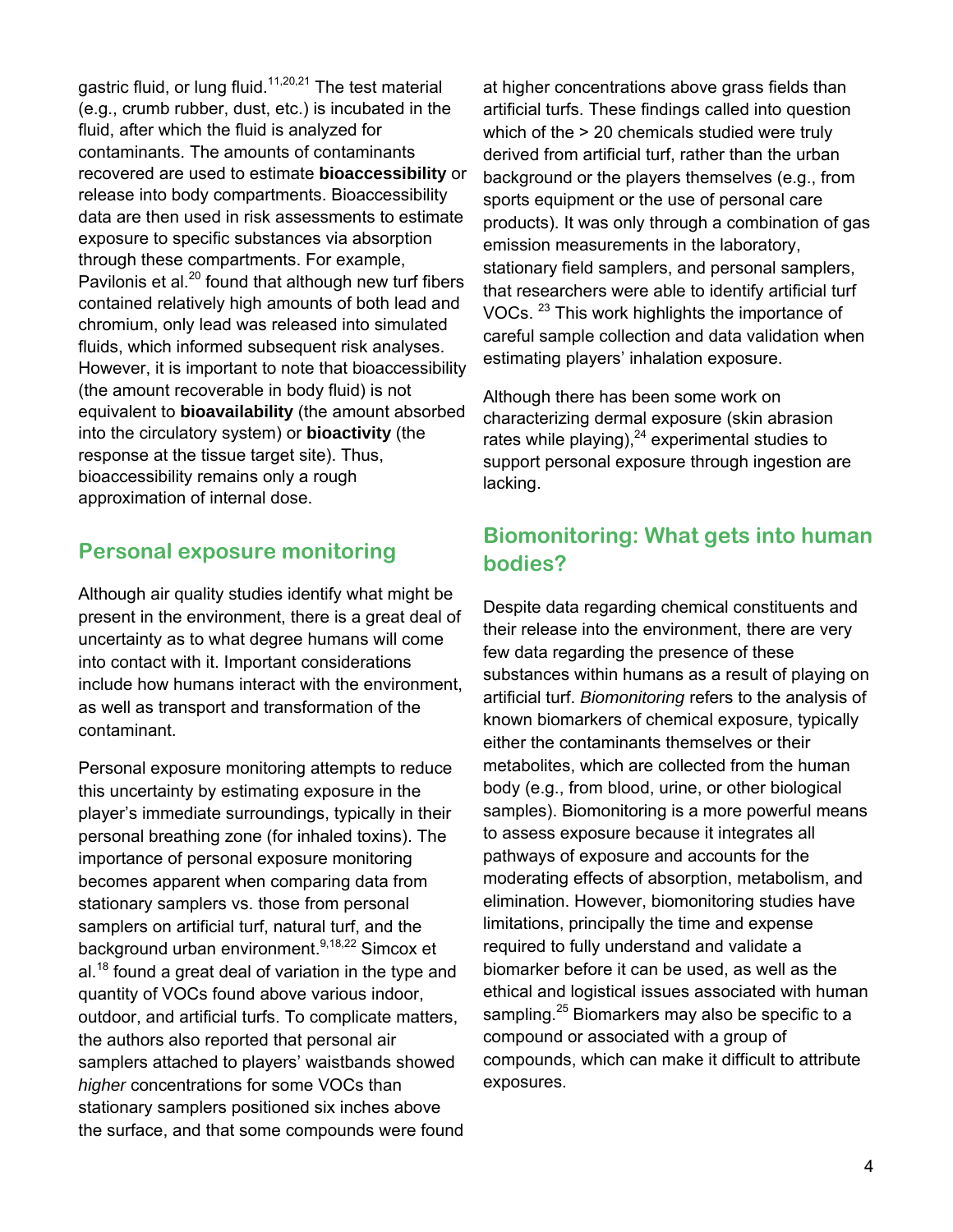Only one study has evaluated change in a single biomarker of artificial turf exposure. Van Rooij and Jongeneelen<sup>26</sup> analysed 1-hydroxypyrene, a metabolite related to PAH exposure, in the urine of seven adult, non-smoking, soccer players, before, during and after playing on artificial turf. This analysis did not detect evidence of play-related 1 hydroxypyrene above levels due to normal dietary or environmental exposure. This study shows that although players were likely exposed to a mixture of the many PAHs that have been detected at low levels over artificial turf, playing on that turf did not result in additional 1-hydroxypyrene within the urine. Further work is needed to study a wider variety of contaminants and their biomarkers and to apply this methodology in children.

#### **Epidemiological studies: Is exposure connected to health outcomes?**

Environmental epidemiology is the study of the relationship between exposures and the occurrence of disease in human populations. This evidence can be used to inform decision-making on artificial turf by feeding into decision tools like human health risk assessment.<sup>27</sup> One limitation of epidemiological studies is that they cannot answer precisely *why* disease occurs. Although epidemiological studies may find a statistical association between certain risk factors (e.g., exposure to artificial turf) and a health outcome, they cannot rule out or control for all other potential causes of or contributions to that outcome. Demonstrating cause and effect requires examining the exposure under carefully controlled experimental conditions, and comparing exposed and non-exposed individuals (work done using animals, for ethical reasons). In addition to lack of causation, well-designed epidemiological studies can be time-consuming and expensive, and as such may be impractical within the time available for a specific decision.

To date, no epidemiological evidence is available regarding artificial turf. In response to the 2015 documentary,<sup>3</sup> the Washington Department of Health is following up with some of those identified to better understand their exposure to artificial turf

and, ultimately, to understand whether certain cancers are more prevalent among young adult soccer players compared to non-soccer players.<sup>28</sup> Although results are not expected until the end of 2016.<sup>29</sup> this work represents the first epidemiological study of human health outcomes associated with artificial turf exposure.

### **Making Decisions: Synthesizing Evidence and Projecting Risk**

Once the available evidence has been collected and reviewed, additional methods or decision tools are required to aggregate this information and predict future risk to the public. **Human health risk assessment (HHRA)** is a process through which real-world data are used to construct or calculate this theoretical risk, based on a number of assumptions. Methods vary, but generally include four key steps: 1) the health hazards of a specific contaminant set are identified; 2) the effects of exposure at different levels are assessed (typically based on animal studies, but potentially also epidemiological studies); 3) a realistic estimate of human exposure is generated; and finally 4) human health risk is characterized. The final risk characterization step produces an estimate of the likelihood of an adverse human health outcome for the populations of interest. For non-carcinogenic toxins, a risk exists if the estimated exposure dose is greater than an established reference dose or threshold above which adverse effects are possible  $(i.e., a hazard quotient > 1).$ 

Cancer risk is not based on a reference value, as it is assumed that there is no threshold for cancer effects. That is, even a low exposure generates a small increase in the excess lifetime cancer risk. In the US, where most artificial turf studies have been performed, the risk is deemed "*de minimis*" or negligible to the population at large if it is below 1 in 1,000,000 (1  $\times$  10<sup>-6</sup>, or 1 additional case of cancer per 1,000,000 exposed persons). Risks estimates greater than  $1 \times 10^{-6}$  generally require further research, and risk reduction measures are typically recommended when the risk estimate exceeds 1 in 10,000  $(1 \times 10^{-4})$ .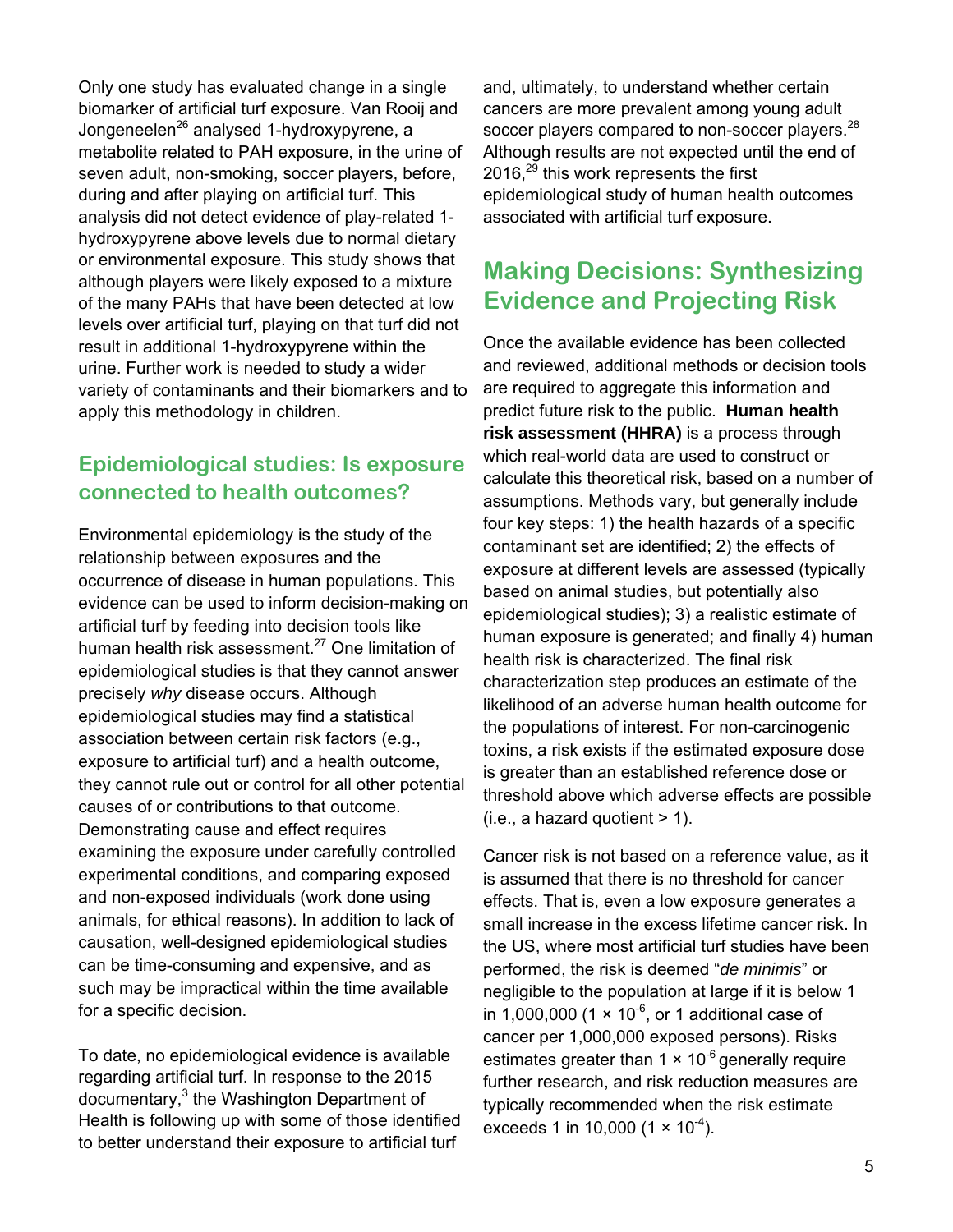The strength of most HHRAs is that they allow investigators to explore the potential risks of multiple exposures (singly or together) in various exposure scenarios, something that would be prohibitively expensive, impractical, or unethical to investigate in real life. However, HHRAs must rely on a combination of real-life data and expert judgements or assumptions to come up with a final risk estimate. As more and better data are collected, and fewer assumptions are required, the result is strengthened.

HHRAs for artificial turf can be complex. Turf components emit a mixture of potentially toxic compounds. In the absence of toxicological data for a specific chemical, researchers may use data for a similar compound presumed to act in the same way. Even when good data are available, these data (generated in animals for ethical reasons) may not be fully representative of humans. A much greater issue, however, is that exposure characterization requires data-based estimates that reflect differences in sex, age, amount of playing time, type of contact (running, diving, sliding), field type (newer, off-gassing fields vs. weathered fields), field material (conventional crumb rubber vs. the many new alternatives), meteorological conditions (hot fields vs. cool fields), and so on. The HHRA must also consider how humans might be exposed to the contaminant in other normal activities. These data are currently lacking.

Although some assumptions are required in any HHRA, a well-designed study will make these assumptions explicit and conservative. That is, investigators use values that are likely to overestimate the risk, such that the "real risk" falls somewhere safely below the risk estimate produced by the analysis. Conservatism can be built into an HHRA in a number of ways: 1) by basing analyses on high-end data (e.g.,  $95<sup>th</sup>$ percentile values, rather than mean or median values; 2) overestimating the exposure (e.g., assuming an athlete will be on the field for 12 hours a day for 30 years); 3) by applying an "uncertainty factor" to any parameter for which the data are less reliable; and 4) summing risk estimates for different compounds, even when they are mechanistically unlikely to have an additive effect.

A number of studies (Appendix A) have estimated the cancer and non-cancer-related risks from the most toxic artificial turf contaminants, with varying degrees of complexity in the exposure assessment. To date, most studies have reported at or below *de minimis* risk levels for cancer and non-cancer effects for most users, including children, teens, and adults.  $9,10,13,20,21,23,24,30,31$  These results are striking in that very conservative assumptions were made that would greatly overestimate risk. However, as mentioned, the assumptions required within such RAs create some degree of uncertainty. Thus, even when risk estimates are low, the uncertainties identified are important for further data collection. For example, Pavilonis et  $al.<sup>20</sup>$  found that although artificial turf-derived metals and SVOCs posed negligible cancer or noncancer risks across a wide age range, lead levels in turf products were so variable that further data collection was deemed necessary to verify whether the values used in the assessment were indeed representative.

**Health impact assessment** (HIA) is another tool that has recently been applied to artificial turf. HIAs differ from HHRAs in several ways: they use both quantitative and qualitative evidence to assess risks; 2) they consider both the positive and negative potential impacts (including toxicity) of an activity or policy, and 3) they take a community perspective. Methods vary, but generally consist of a six-step process (screening, scoping, appraising, reporting, and monitoring and evaluation). $32$  The aims of an HIA are both to maximize benefits (and reduce risks) to the general population, as well as to reduce health inequities in cases where risks and benefits are unevenly or unfairly distributed across a community.<sup>33</sup>

Because HIAs attempt to capture the complexity of interacting factors that affect community health, they are highly attractive as a decision-making tool for public health policy. However, they are also more challenging to undertake, and have been criticized for lack of methodological rigour,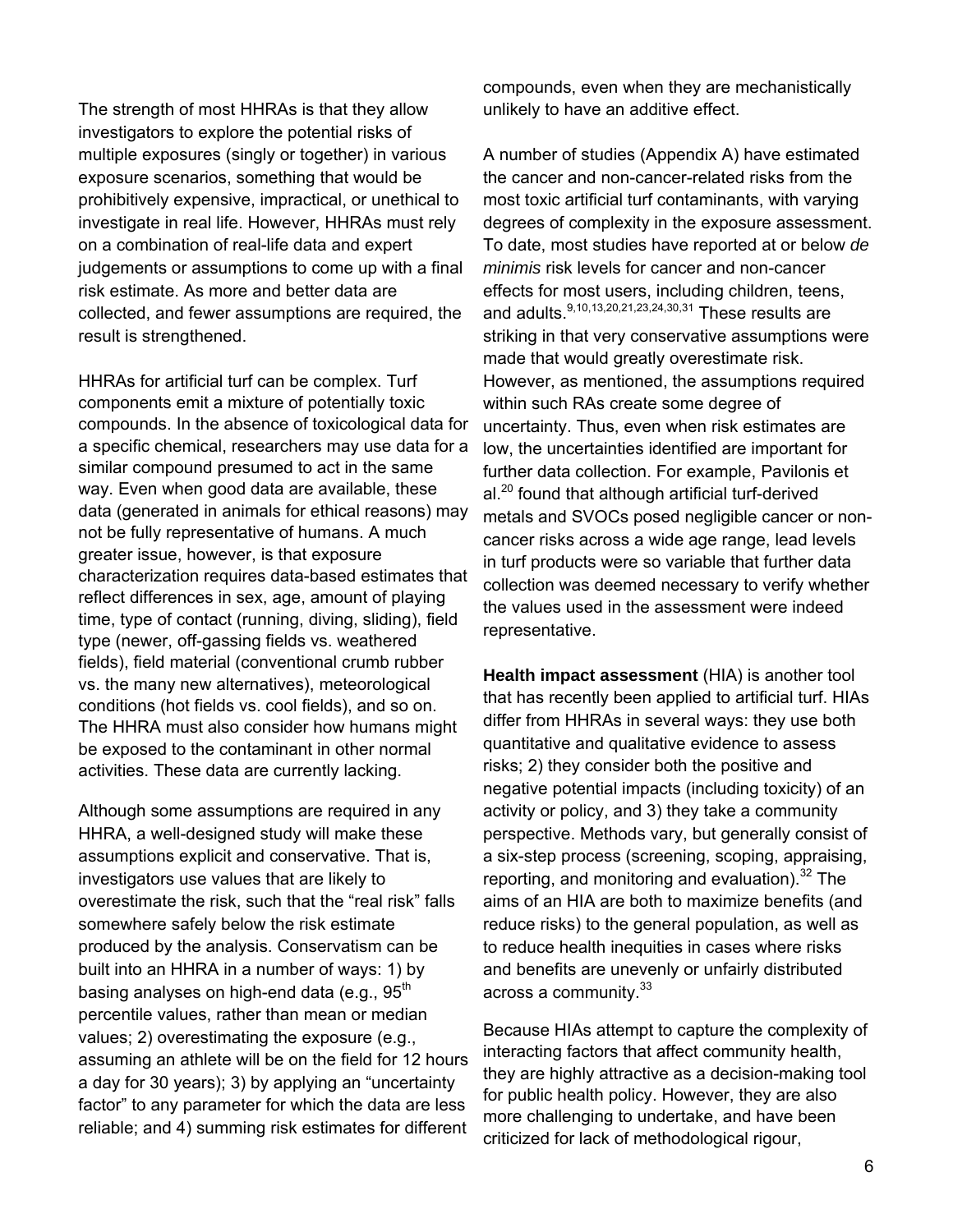insufficient evidence base, and (subsequently) difficulty in generating a reliable assessment of risks and benefits. $32,34,35$  Nevertheless, HIAs are becoming increasingly common in public policy. Toronto Public Health<sup>1</sup> used HIA to discuss the potential harms and benefits of artificial turf due to environmental factors (creation of urban heat islands, heat-related injuries, toxic exposures, and storm-water management), built environment and lifestyle factors (access to recreational space, access to green space, and neighbourhood impacts), and equitable access for disadvantaged communities and people with disabilities, compared to natural turf. The report concluded that although there does not seem to be evidence of toxic exposures, artificial turfs should only be installed in locations where natural turf is not practical. Natural turfs were valorized for their ability to sequester carbon, capture storm-water, and cool the urban environment, all of which were considered to improve resilience in the face of climate change, while at the same time providing access to natural, more biodiverse greenspace. As is often the case in HIA, the lack of data for either artificial or natural turf means that these assertions are open to challenge. Despite this, HIA remains a valuable exercise as it highlights the myriad ways in which the use of artificial vs. natural turf could impact determinants of health beyond simple toxic exposures.

## **Conclusions**

The aim of this document is not to comprehensively review the evidence of the health effects associated with artificial turf, which has been covered elsewhere,  $1,2,5,6$  but rather to critically examine the types of evidence available. Given that no epidemiological studies regarding artificial turf exist at this time, decision- and policy-makers must instead attempt to understand artificial turf risk based on a combination of laboratory analyses, bioassays, and limited human exposure data, which have been used to produce human health risk assessments of varying designs and quality. Here, we attempt to order these types of evidence into a hierarchy of evidence, and to highlight some

of the strengths, limitations, and points of misinterpretation for each.

It is hoped that future initiatives will further improve the evidence available. The upcoming *Federal Research Action Plan*, 36 as well as the California OEHHA study,<sup>37</sup> will greatly increase data available for exposure assessment, although the biomonitoring component is limited. As these new data are released, reference to this document may help decision-makers categorize new information into a hierarchy of evidence, and facilitate decisionmaking concerning artificial turf. However, it should be noted that although the upcoming data will help to reduce uncertainties in risk assessment, uncertainty with human health risks will remain. Epidemiological studies may serve to further reduce this uncertainty, but cannot completely eliminate uncertainty given the complex exposures that humans receive on a daily basis.

## **Acknowledgements**

The authors would like to acknowledge the contributions of Michele Wiens (NCCEH) and Dr. Moliehi Khaketla (University of British Columbia). We would also like to thank our reviewers, Dr. Mark Lysyshyn (Vancouver Coastal Health), Gareth Mercer, Tony Mak (Concordia University of Edmonton), Nelson Fok (Concordia University of Edmonton), Barbara Lachapelle (Toronto Public Health), Ronald Macfarlane (Toronto Public Health), and Dr. Helen Ward (NCCEH).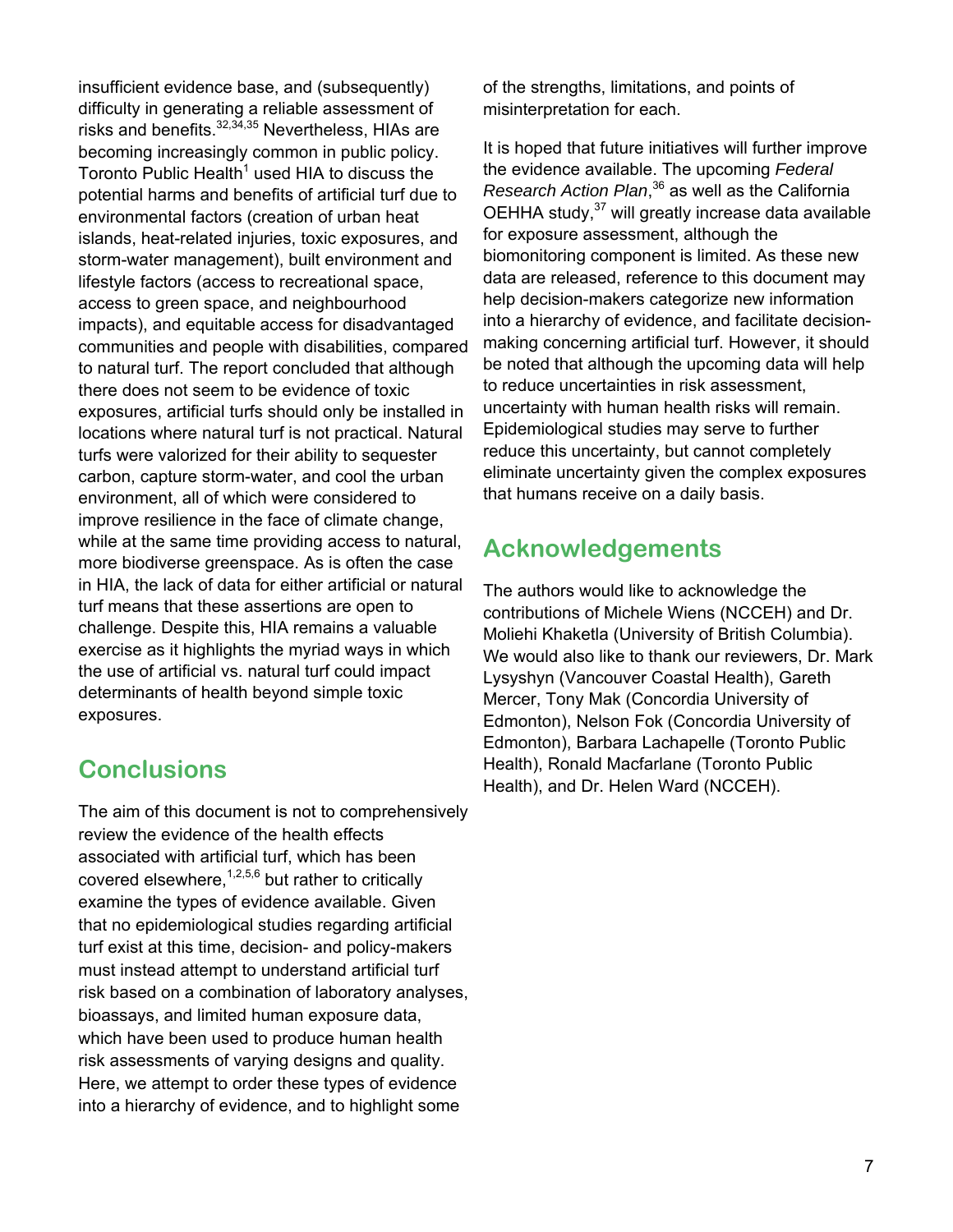| <b>Authors</b>                    | <b>Material</b><br><b>Studied</b>                                                   | <b>Contaminants</b>                                                                 | <b>Users</b>                                                                                                     | <b>Exposure</b><br><b>Pathways</b>  | <b>Supporting Data</b>                                                                                                                                                                  | <b>Findings</b>                                                                                                                                                                                                                                                                                                                                                                                                                                                           |
|-----------------------------------|-------------------------------------------------------------------------------------|-------------------------------------------------------------------------------------|------------------------------------------------------------------------------------------------------------------|-------------------------------------|-----------------------------------------------------------------------------------------------------------------------------------------------------------------------------------------|---------------------------------------------------------------------------------------------------------------------------------------------------------------------------------------------------------------------------------------------------------------------------------------------------------------------------------------------------------------------------------------------------------------------------------------------------------------------------|
| Ginsberg et<br>al. $2011^{23}$    | Air sampled<br>from four<br>indoor and<br>one outdoor<br>artificial turf<br>fields. | VOCs, SVOCs,<br>nitrosamines.<br>$PM10$ , Pb.                                       | Children (12<br>years old) +<br>adult (30 years<br>old).                                                         | Inhalation                          | Stationary on-field<br>and off-field<br>monitoring, personal<br>monitoring, and<br>laboratory off-gassing<br>studies.                                                                   | Although a number of substances were<br>found to be higher on artificial turf fields<br>(especially indoors) compared to off-field<br>locations, the cancer and non-cancer risk<br>derived from those concentrations were<br>at or below de minimis levels for both<br>children and adults. Comprehensive air<br>quality analysis was necessary to<br>differentiate emissions from artificial turf<br>vs. urban contaminants or emissions<br>from the players themselves. |
| Kim et al.<br>$2012^{30}$         | Rubber chips<br>from play-<br>grounds.                                              | Metals (Pb, Cr,<br>Cd, Hg, and Zn),<br>toluene,<br>ethylbenzene, and<br>phthalates. | Elementary,<br>middle school,<br>and high school<br>children, as well<br>as adults and<br>children with<br>pica. | Inhalation,<br>ingestion,<br>dermal | Measured chips in 50<br>schools.                                                                                                                                                        | Cancer and non-cancer risk at or below<br>de minimis for all users, except children<br>with pica who showed low-level cancer<br>$(1 \times 10^{-4})$ and non-cancer risk.                                                                                                                                                                                                                                                                                                 |
| Lim and<br>Walker,<br>$2009^{13}$ | <b>Rubber</b><br>crumb from<br>two outdoor<br>fields, on hot<br>summer days.        | SVOCs, VOCs,<br>and PM.                                                             | Children                                                                                                         | Inhalation                          | Upwind, on-field,<br>downwind, and<br>laboratory off-gassing<br>studies to identify<br>artificial turf-derived<br>components. Also<br>used simulated play<br>during PM<br>measurements. | Under hot weather conditions, SVOC,<br>VOC, and PM emissions unlikely to pose<br>a public health risk compared to<br>contaminant exposures off-field.<br>However, temperatures on the field were<br>markedly higher compared to grass and<br>sand surfaces.                                                                                                                                                                                                               |

# **Appendix A – Human Health Risk Assessments**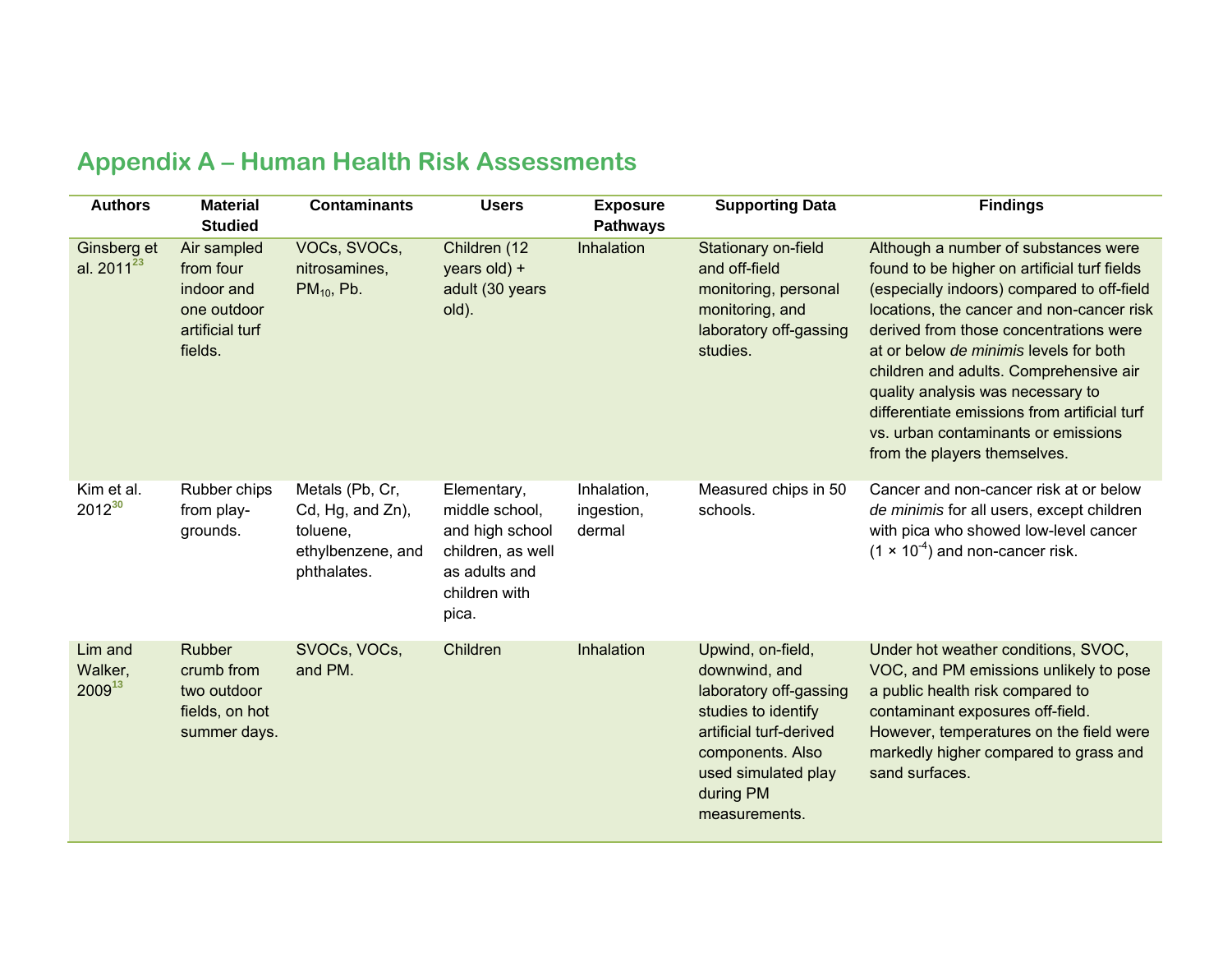| <b>Authors</b>                       | <b>Material</b><br><b>Studied</b>                                                     | <b>Contaminants</b>                                                                | <b>Users</b>                                                                                                                | <b>Exposure</b><br><b>Pathways</b>                                                                            | <b>Supporting Data</b>                                                                                                                            | <b>Findings</b>                                                                                                                                                                                                                                                        |
|--------------------------------------|---------------------------------------------------------------------------------------|------------------------------------------------------------------------------------|-----------------------------------------------------------------------------------------------------------------------------|---------------------------------------------------------------------------------------------------------------|---------------------------------------------------------------------------------------------------------------------------------------------------|------------------------------------------------------------------------------------------------------------------------------------------------------------------------------------------------------------------------------------------------------------------------|
| Menichini et<br>al. $2011^9$         | Rubber<br>granules from<br>13 outdoor<br>fields.                                      | <b>PAHs</b>                                                                        | Children                                                                                                                    | Inhalation                                                                                                    | Stationary on-field<br>and off-field samplers,<br>as well as personal<br>samplers worn at<br>waist height to<br>simulate exposure to<br>children. | Estimated cancer risk for benzo[a]pyrene<br>exposure at <i>de minimis</i> level $(1 \times 10^{-6})$ .                                                                                                                                                                 |
| Nilsson et<br>al. 2008 <sup>10</sup> | Desk study                                                                            | Benzothiazole;<br>dicyclohexylamine,<br>cyclohexanamine,<br>dibutyl phthalate.     | Young adults<br>(16-19 years).                                                                                              | Dermal and<br>oral only.                                                                                      | Chemical and<br>leaching studies to<br>select substances of<br>concern.                                                                           | No effects for the four chemicals studied,<br>although maybe risk of allergic<br>sensitization.                                                                                                                                                                        |
| <b>NIPH</b><br>$2006^{31}$           | Two indoor<br>artificial turf<br>facilities.                                          | VOCs, dust,<br>phthalates, and<br>alkyl phenols.                                   | Children (7-11<br>years), older<br>children (12-15<br>years), juniors<br>(16-19 years),<br>adults (20-40<br>years).         | Oral, dermal,<br>and inhalation<br>for children<br>only; dermal<br>and inhalation<br>for all other<br>groups. | Composition<br>analyses, leaching,<br>laboratory off-gassing<br>studies, and dust wipe<br>sampling.                                               | Neither inhalation, nor dermal, nor oral<br>exposure to the contaminants listed were<br>considered to pose a public health risk,<br>although authors note the unknown risk<br>of developing asthma or allergy to<br>compounds present in dust in indoor<br>facilities. |
| Pavilonis et<br>al. $2014^{20}$      | New fibers,<br>new rubber<br>crumb, and<br>rubber crumb<br>from 7<br>existing fields. | PAHs, VOCs,<br>SVOCs, metals<br>(Ag, As, Be, Cd,<br>Cr, Cu, Mg, Pb,<br>Se, Ti, V). | Young children<br>(6-10 years),<br>older children<br>(11-15 years),<br>teenagers (16-<br>18 years), adults<br>(≥ 19 years). | Dermal,<br>ingestion, and<br>inhalation.                                                                      | Bioassays, laboratory<br>off-gassing studies.                                                                                                     | Results did not identify cancer or non-<br>cancer risk from metals or SVOCs,<br>although it was noted that lead levels<br>varied widely and lead was found to be<br>bioaccessible in simulated human fluid<br>studies.                                                 |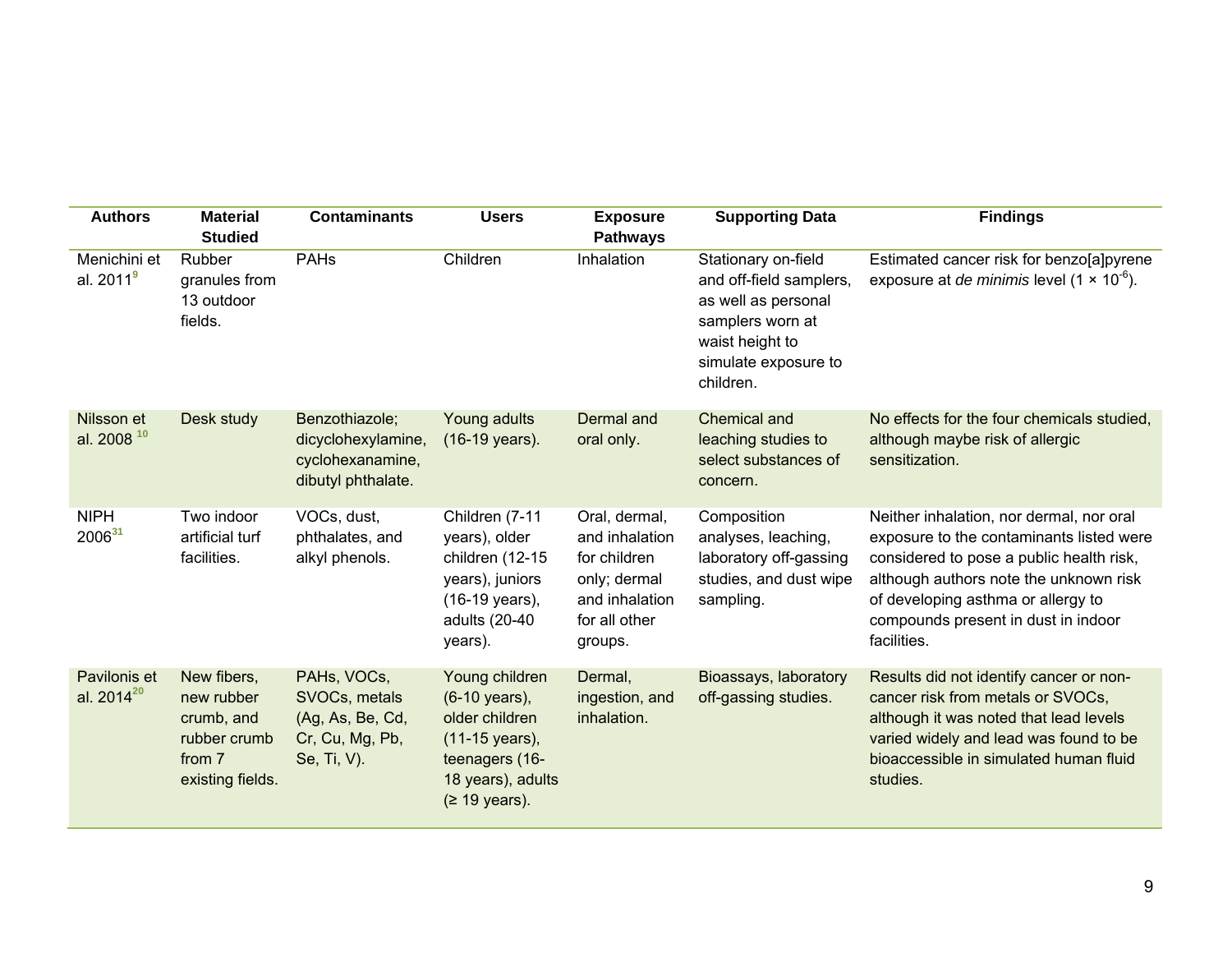| <b>Authors</b>               | <b>Material</b><br><b>Studied</b>       | <b>Contaminants</b>                                                                                                         | <b>Users</b>                                                                               | <b>Exposure</b><br><b>Pathways</b> | <b>Supporting Data</b>                                                                                                                     | <b>Findings</b>                                                                                                                                                                                                                                                                                                                   |
|------------------------------|-----------------------------------------|-----------------------------------------------------------------------------------------------------------------------------|--------------------------------------------------------------------------------------------|------------------------------------|--------------------------------------------------------------------------------------------------------------------------------------------|-----------------------------------------------------------------------------------------------------------------------------------------------------------------------------------------------------------------------------------------------------------------------------------------------------------------------------------|
| Vidair<br>$2010^{24}$        | Crumb rubber<br>from outdoor<br>fields. | $PM2.5$ , bound<br>metals, and VOCs<br>on in-use and<br>(separately) hot<br>outdoor fields,<br>compared to<br>natural turf. | Children (5-15<br>years), young<br>adults (16-18<br>years) and<br>adults (19-55<br>years). | Inhalation and<br>skin infection.  | Air emissions during<br>hot weather; bacteria<br>present and abrasion<br>rates on artificial turf<br>compared to grass<br>and sand fields. | No public health risk due to $PM2.5$ , lead in<br>dust, or VOCs, although higher skin<br>abrasion rates could increase the risk of<br>skin infection. However, fewer bacteria<br>were found on artificial turf compared to<br>natural turf.                                                                                       |
| Vidair et al.<br>$2007^{21}$ | Playground<br>surfaces.                 | Al, As, Ba, Cd, Co,<br>Cu, Cr, Fe, Pb,<br>Mn, Hg, Ni, Se,<br>Zn; VOCs,<br>SVOC <sub>s</sub> .                               | Children (1-12)<br>years).                                                                 | Oral and<br>dermal<br>exposure.    | Wipe sample of<br>playground surfaces<br>and gastric digestion<br>assays.                                                                  | Found <i>de minimis</i> levels of risk for one-<br>time ingestion of 10 g of tire shreds by a<br>three-year-old, based on values from the<br>literature and a gastric digestion<br>bioassay; found slightly above de<br><i>minimis</i> cancer risk for chronic ingestion<br>of chrysene; no skin sensitization in<br>guinea pigs. |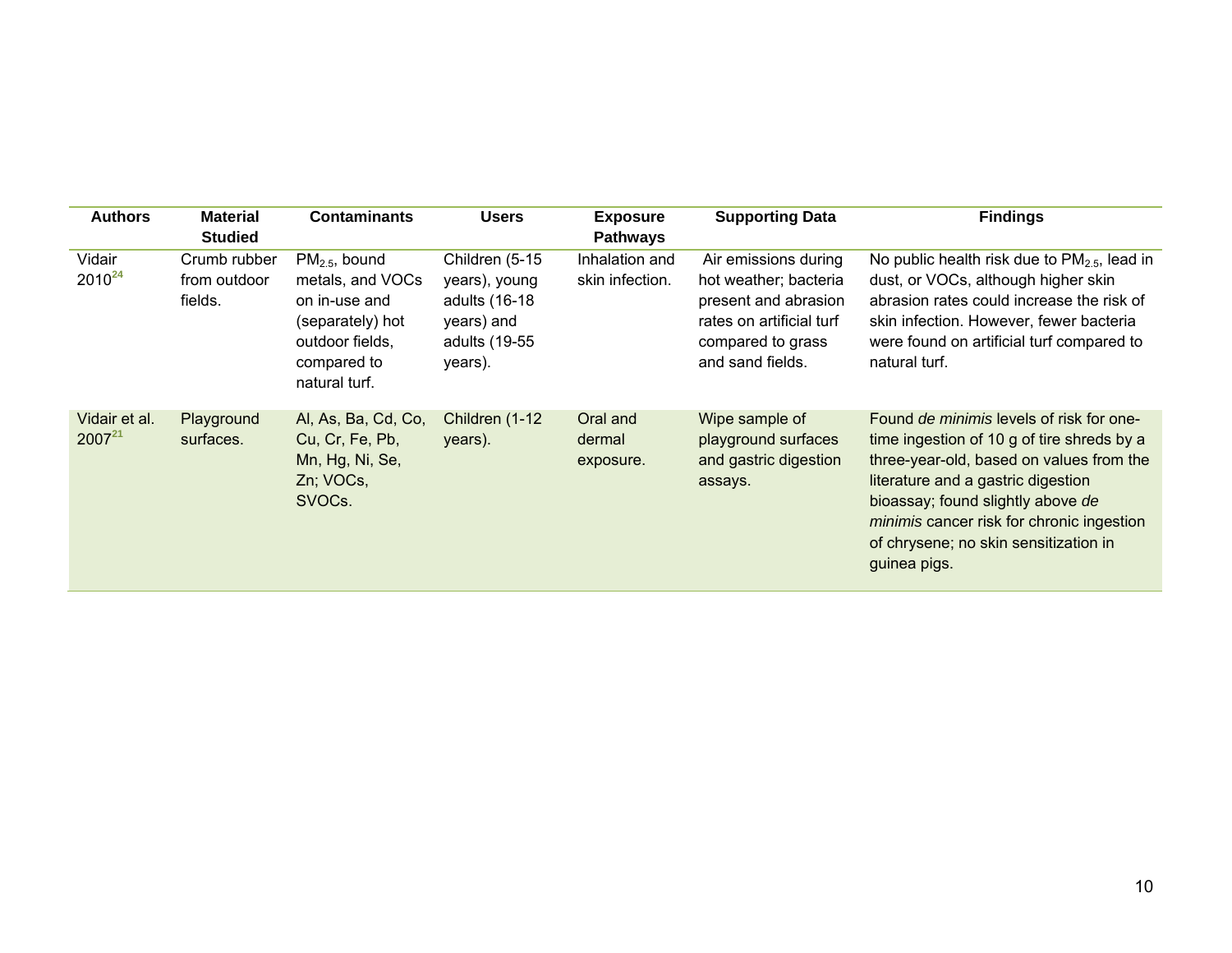## **References**

- 1. Toronto Public Health. Health Impact assessment of the use of artificial turf in Toronto. Toronto, ON: City of Toronto; 2015 Apr. Available from: https://www1.toronto.ca/City%20Of%20Toronto/Toronto %20Public%20Health/Healthy%20Public%20Policy/Buil t%20Environment/Files/pdf/H/HIA\_on\_Artificial\_Turf\_Su mmary Report Final 2015-04-01.pdf.
- 2. Denly ER, Rutkowski K, Vetrano KM. A review of potential health and safety risks from synthetic turf fields containing crumb rubber infill. New York, USA: New Yok City Department of Health and Mental Hygiene; 2008. Available from: http://www.nyc.gov/html/doh/downloads/pdf/eode/turf\_r eport\_05-08.pdf.
- 3. Foudy J. Turf wars: How safe are the fields where we play? Bristol, CT: Entertainment and Sports Programming Network (ESPN); 2015. Available from: http://espn.go.com/espnw/newscommentary/article/14206717/how-safe-fields-whereplay.
- 4. Claudio L. Synthetic turf: Health debate takes root. Environ Health Perspect. 2008;116(3):A116-A22. Available from: https://www.ncbi.nlm.nih.gov/pmc/articles/PMC2265067 /.
- 5. Cheng H, Hu Y, Reinhard M. Environmental and health impacts of artificial turf: a review. Environ Sci Tech. 2014;48(4):2114-29. Available from: http://pubs.acs.org/doi/abs/10.1021/es4044193.
- 6. Beausoleil M, Price K, Muller C. Chemicals in outdoor artificial turf: a health risk for users? Montreal, QC: Public Health Branch, Montreal Health and Social Services Agency; 2009. Available from: http://www.ncceh.ca/sites/default/files/Outdoor\_Artificial \_Turf.pdf.
- 7. Bocca B, Forte G, Petrucci F, Costantini S, Izzo P. Metals contained and leached from rubber granulates used in synthetic turf areas. Sci Total Environ. 2009;407(7):2183-90. Available from: http://www.ncbi.nlm.nih.gov/pubmed/19155051.
- 8. Llompart M, Sanchez-Prado L, Lamas JP, Garcia-Jares C, Roca E, Dagnac T. Hazardous organic chemicals in rubber recycled tire playgrounds and pavers. Chemosphere. 2013;90(2):423-31.
- 9. Menichini E, Abate V, Attias L, De Luca S, di Domenico A, Fochi I, et al. Artificial-turf playing fields: contents of metals, PAHs, PCBs, PCDDs and PCDFs, inhalation exposure to PAHs and related preliminary risk assessment. Sci Total Environ. 2011;409(23):4950-7. Available from: http://www.ncbi.nlm.nih.gov/pubmed/21907387.
- 10. Nilsson NH, Malmgren-Hansen B, Thomsen US, Institut T. Mapping, emissions and environmental and health assessment of chemical substances in artificial turf. Copenhagen, Denmark: Danish Environmental Protection Agency; 2008. Available from: http://www2.mst.dk/udgiv/publications/2008/978-87- 7052-866-5/pdf/978-87-7052-867-2.pdf.
- 11. Zhang J, Han I-K, Zhang L, Crain W. Hazardous chemicals in synthetic turf materials and their bioaccessibility in digestive fluids. J Expo Sci Environ Epidemiol. 2008;18(6):600-7. Available from: http://www.ncbi.nlm.nih.gov/pubmed/18728695.
- 12. Kruger O, Kalbe U, Berger W, Nordhauβ K, Christoph G, Walzel H-P. Comparison of batch and column tests for the elution of artificial turf system components. Environ Sci Tech. 2012;46(24):13085-92. Available from: http://pubs.acs.org/doi/abs/10.1021/es301227y.
- 13. Lim L, Walker R. An assessment of chemical leaching: releases to air and temperature at crumb-rubber infilled synthetic turf fields: New York State Department of Environmental Conservation; 2009. Available from: http://www.dec.ny.gov/docs/materials\_minerals\_pdf/cru mbrubfr.pdf.
- 14. National Toxicology Program. The Salmonella/E. coli Mutagenicity Test or Ames Test. Research Triangle Park, NC: US Department of Health and Human Services; 2016 [updated 2016 Aug 24; cited 2016 Oct 6]; Available from: http://ntp.niehs.nih.gov/go/9407.
- 15. Dorsey MJ, Anderson E, Ardo O, Chou M, Farrow E, Glassman EL, et al. Mutagenic potential of artificial athletic field crumb rubber at increased temperatures. Ohio J Sci. 2015;115(2):32. Available from: https://library.osu.edu/ojs/index.php/OJS/article/view/48 57.
- 16. Ginsberg G, Toal B, Kurland T. Benzothiazole toxicity assessment in support of synthetic turf field human health risk assessment. J Toxicol Environ Health A. 2011;74(17):1175-83. Available from: http://www.ncbi.nlm.nih.gov/pubmed/21797770.
- 17. Schilirò T, Traversi D, Degan R, Pignata C, Alessandria L, Scozia D, et al. Artificial turf football fields: environmental and mutagenicity assessment. Arch Environ Contam Toxicol. 2013;64(1):1-11. Available from: http://www.ncbi.nlm.nih.gov/pubmed/23007896.
- 18. Simcox NJ, Bracker A, Ginsberg G, Toal B, Golembiewski B, Kurland T, et al. Synthetic turf field investigation in Connecticut. J Toxicol Environ Health A. 2011;74(17):1133-49. Available from: https://www.ncbi.nlm.nih.gov/pubmed/21797768.
- 19. Li X, Berger W, Musante C, Mattina MI. Characterization of substances released from crumb rubber material used on artificial turf fields. Chemosphere. 2010;80(3):279-85. Available from: http://www.ncbi.nlm.nih.gov/pubmed/20435333.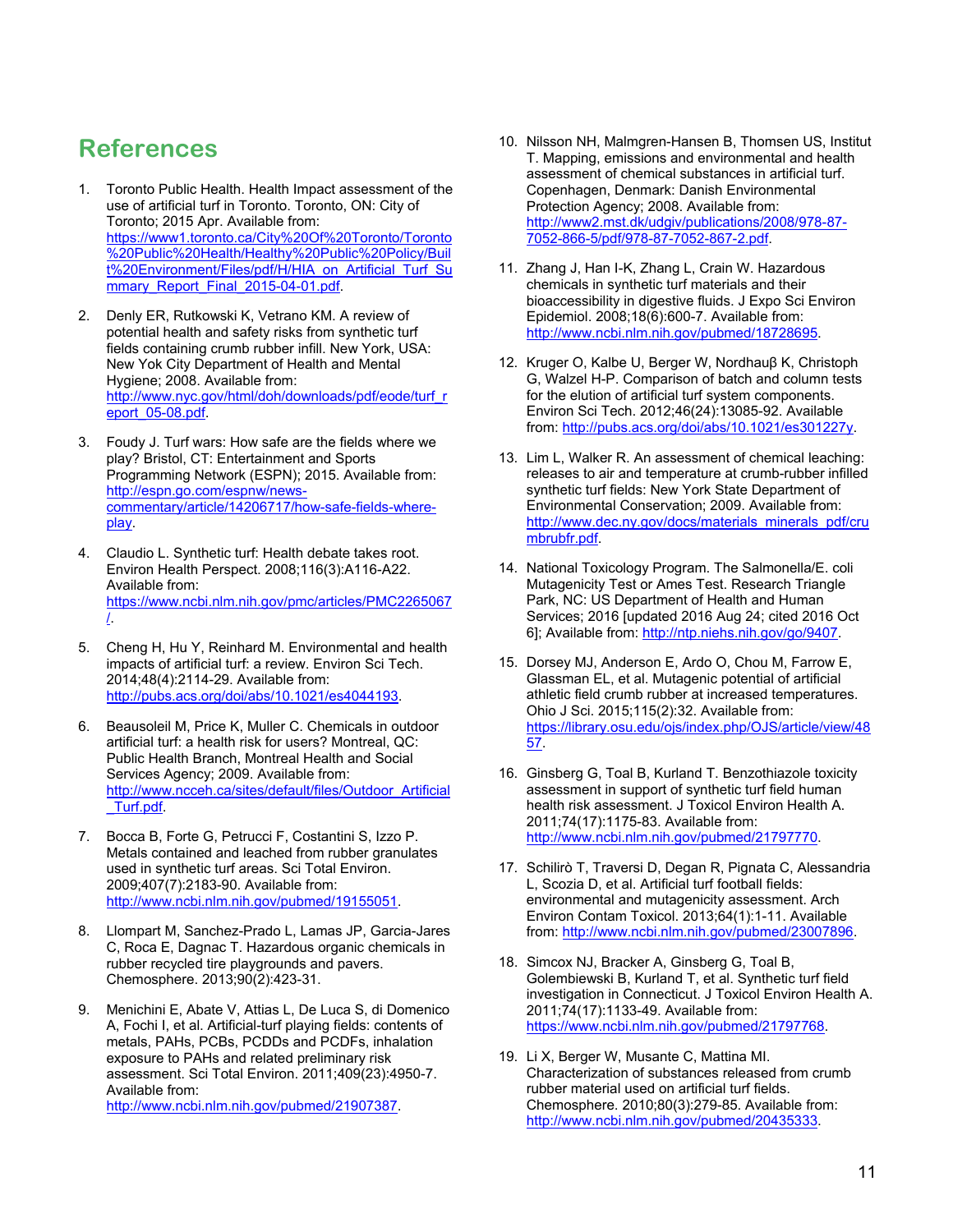- 20. Pavilonis BT, Weisel CP, Buckley B, Lioy PJ. Bioaccessibility and risk of exposure to metals and SVOCS in artificial turf field fill materials and fibers. Risk Anal. 2014;34(1):44-55. Available from: http://www.ncbi.nlm.nih.gov/pubmed/23758133.
- 21. Vidair C, Haas R, Schlag R. Evaluation of the health effects of recycled waste tires in playgrounds and track products. Sacramento, CA: CalRecycle; 2007. Available from: http://www.calrecycle.ca.gov/publications/Documents/Ti res%5C62206013.pdf.
- 22. Shalat SL. An evaluation of potential exposures to lead and other metals as the result of aerosolized particulate matter from artificial turf playing fields. Trenton, OH: New Jersey Department of Environmental Protection; 2011. Available from: http://www.nj.gov/dep/dsr/publications/artificial-turfreport.pdf.
- 23. Ginsberg G, Toal B, Simcox N, Bracker A, Golembiewski B, Kurland T, et al. Human health risk assessment of synthetic turf fields based upon investigation of five fields in Connecticut. J Toxicol Environ Health A. 2011;74(17):1150-74. Available from: http://www.ncbi.nlm.nih.gov/pubmed/21797769.
- 24. Vidair C. Safety study of artificial turf containing crumb rubber infill made from recycled tires: measurements of chemicals and particulates in the air, bacteria in the turf, and skin abrasions caused by contact with the surface. Sacramento, CA: CalRecycle; 2010. Available from: http://www.calrecycle.ca.gov/publications/Documents/Ti res%5C2010009.pdf.
- 25. Pedersen M, Droz P, Nieuwenhuijsen MJ. Biological monitoring. In: Nieuwenhuijsen MJ, editor. Exposure assessment in environmental epidemiology. New York, NY: Oxford University Press; 2015. p. 113-38.
- 26. van Rooij JGM, Jongeneelen FJ. Hydroxypyrene in urine of football players after playing on artificial sports field with tire crumb infill. Int Arch Occup Environ Health. 2010;83(1):105-10. Available from: http://www.ncbi.nlm.nih.gov/pubmed/19779733.
- 27. Brunekreef B. Environmental epidemiology and risk assessment. Toxicol Lett. 2008 Aug 15;180(2):118-22. Available from: https://www.ncbi.nlm.nih.gov/pubmed/18602771.
- 28. Salyer S. State studies crumb-rubber in athletic fields, cancer cases. HeraldNet. 2016. Available from: http://www.heraldnet.com/news/state-studies-crumbrubber-in-athletic-fields-cancer-cases/.
- 29. Cafazzo D. Are synthetic turf fields making young athletes sick? The News Tribune. 2016 Aug 13. Available from: http://www.thenewstribune.com/news/local/education/ar ticle94654807.html.
- 30. Kim H-H, Lim Y-W, Kim S-D, Yeo I-Y, Shin D-C, Yang J-Y. Health risk assessment for artificial turf playgrounds in school athletic facilities: multi-route exposure estimation for use patterns. Asian J Atmos Environ. 2012;6(3):206-21. Available from:

http://www.dbpia.co.kr/Journal/ArticleDetail/NODE0196 9434.

- 31. Norwegian Institute of Public Health (NIPH) and the Radium Hospital. Artificial turf pitches - an assessment of the health risks for football players. Oslo, Norway: NIPH; 2006. Available from: http://www.issssportsurfacescience.org/downloads/documents/74wa3x 7e22\_fhiengelsk.pdf.
- 32. St-Pierre L. Introduction to HIA. Montréal, QC: National Collaborating Centre for Healthy Public Policy (NCCHPP); 2009 Nov. Available from: http://www.ncchpp.ca/docs/Introduction\_HIA\_EN\_.pdf.
- 33. St-Pierre L. HIA and Inequities. Montréal, QC: National Collaborating Centre for Healthy Public Policy (NCCHPP); 2010 Mar. Available from: http://www.ncchpp.ca/docs/HIA\_Inequities\_EN\_March2 010.pdf.
- 34. Lock K. Health impact assessment. Br Med J. 2000;320(7246):1395-8. Available from: http://www.ncbi.nlm.nih.gov/pmc/articles/PMC1118057/.
- 35. Joffe M, Mindell J. Health impact assessment. Occup Environ Med. 2005;62(12):907-12. Available from: http://www.ncbi.nlm.nih.gov/pmc/articles/PMC1740937/.
- 36. U.S. Environmental Protection Agency. Federal research on recycled tire crumb used on playing fields. Durham, NC: US EPA Research, Office of Science Information Management; 2016 [updated 2016 Dec 30; cited 2016 Oct 7]; Available from: https://www.epa.gov/chemical-research/federalresearch-recycled-tire-crumb-used-playing-fields.
- 37. California Office for Health Hazard Assessment (OEHHA). Environmental health study of synthetic turf - August 2016 update. [Updated 2016 Aug 30; cited 2016 Oct 6]; Available from: http://oehha.ca.gov/riskassessment/fact-sheet-environmental-health-studysynthetic-turf.